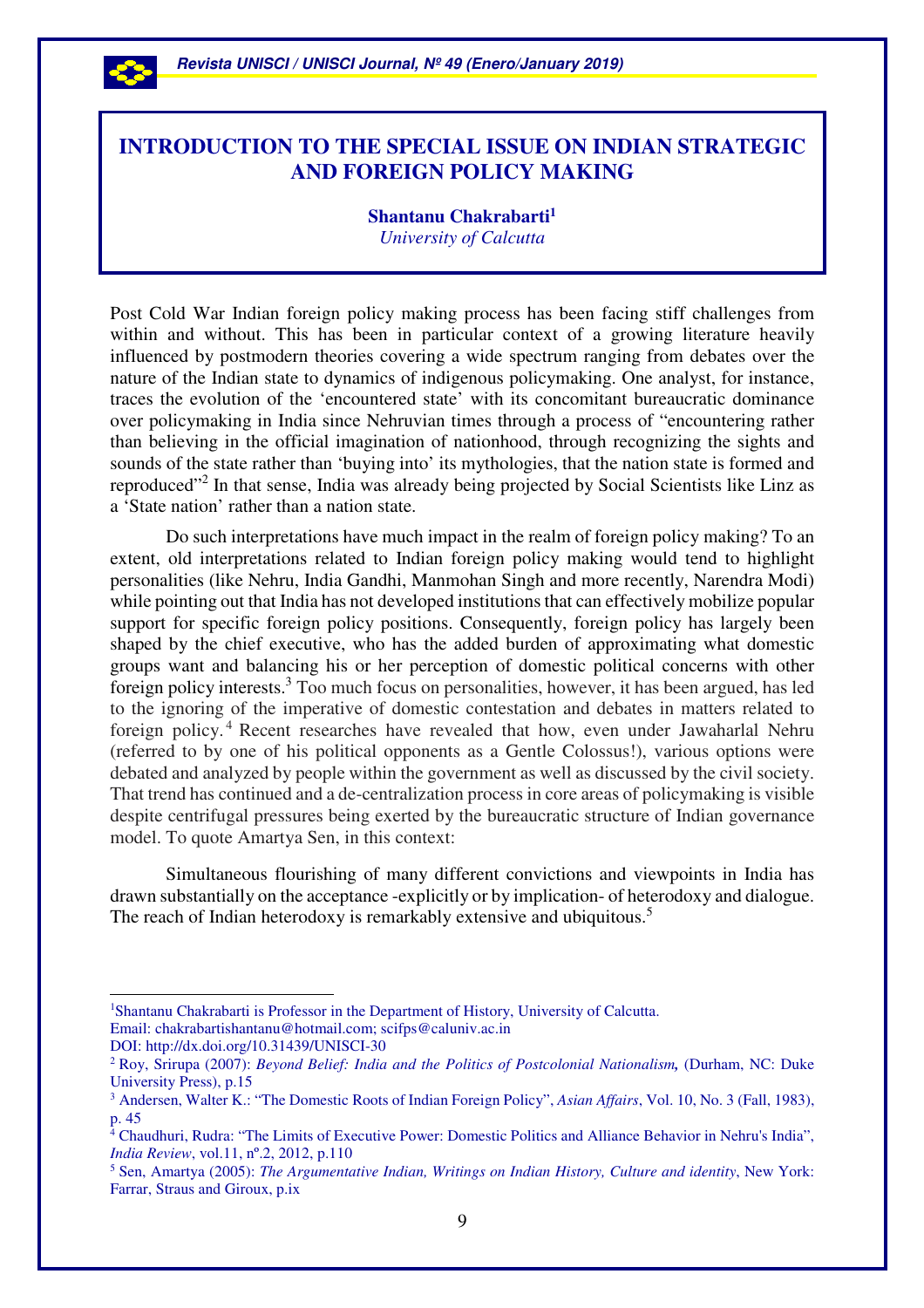Like any other policy making process, the foreign policy making process is inherently a dynamic one determined by a number of factors. As some analysts have argued that acting under cross-pressure, India's foreign policy appears to vacillate between appeasement and aggression, rather than converging onto the assertion of national self-interest.<sup>6</sup> Another scholar had gone to the extent of characterising India as a 'proto-imperialist' power, which, because of her pervasive influence in its neighbourhood in South Asia, has acquired the status of 'second tier imperialist' power.<sup>7</sup> Though these are somewhat extreme views, it has to be admitted that while India has been a mildly revisionist state at the level of the international system, its regional agenda for the past several decades has been to buttress the regional status quo for the simple reason that the current configuration of regional capabilities suits it.<sup>8</sup>

Another paradigm shift which has affected research on foreign policy making is the critique of western dominated IR ontology along with concomitant demands for a post western IR paradigm. The common thread is to bring in historical content within the IR in larger quantity in order to build contingency and open-endedness into theoretical assertions.<sup>9</sup>

In other words, the realm of Indian foreign policy analyses now has incorporated various theories and interpretations from different Social Science branches. The sole focus on 'realist' projection of state power in material terms is still considerably important but not enough to complete foreign policy making analysis. Joseph Nye's analyses of soft and smart power capabilities have been turned into more complex and integrated analyses through introduction of concepts like 'nation branding' and 'civilization state' into foreign policy analyses of states. While much work have and are still being generated on the rise of India within the context of a rising Asia phenomenon which have led to significant shifts in old alliances and generation of new trajectories, this special issue of the Journal focuses on certain key areas of Indian foreign and strategic policymaking in recent times. While not being claimed as comprehensive, the chosen articles attempt to bring into focus key aspects of Indian policymaking which seems to be setting the agenda for action within the Indian policymaking circles, currently.

The first group of four articles could be categorized as focussing on certain key theoretical perspectives related to India's foreign policymaking and strategic outlook and India's evolving economic engagement with the global order. The first article by Shibashis Chatterjee and Sreya Maitra makes an attempt to contextualise Indian foreign policymaking with the 'structure-agency' theoretical debate. The chief argument of this article is that India serves as a test case for the foreign policy of a state being compulsorily structured by the complex interaction of systemic forces on one hand, and agential actions on the other. A theoretical, structure-agency reading of foreign policy however reveals a complex interplay of factors behind India's rise; evolving material capabilities and power, and normative and ideational forces.

The second essay of Pradeep Gautam traces the roots of morals in ancient Indian traditions of statecraft and its global potential. The paper further argues that peace and security can be realised by incorporating the concept of dharma in statecraft. Indian traditions in the concepts and ethos in just war tradition to show how dharma is to be understood in case of

 $\overline{a}$ 

<sup>6</sup> Mitra, Subrata K. and Schöttli, Jivanta: "The New Dynamics of Indian Foreign Policy and Its Ambiguities", *Irish Studies in International Affairs*, vol. 18, 2007, p.21

<sup>7</sup> Dutt, Srikant (1984): *India and the Third World: Altruism or Hegemony?* London: Zed Books, p.13

<sup>8</sup> Sahni, Varun: "The Protean Polis and Strategic Surprises: ¿Do Changes within India affect South Asian Strategic Stability?", *Contemporary South Asia*, vol.14, nº 2, 2005, p.219

<sup>9</sup> Vivekanandan, Jayashree (2011): *Interrogating International Relations: India's Strategic Practice and the return of History*, Routledge, London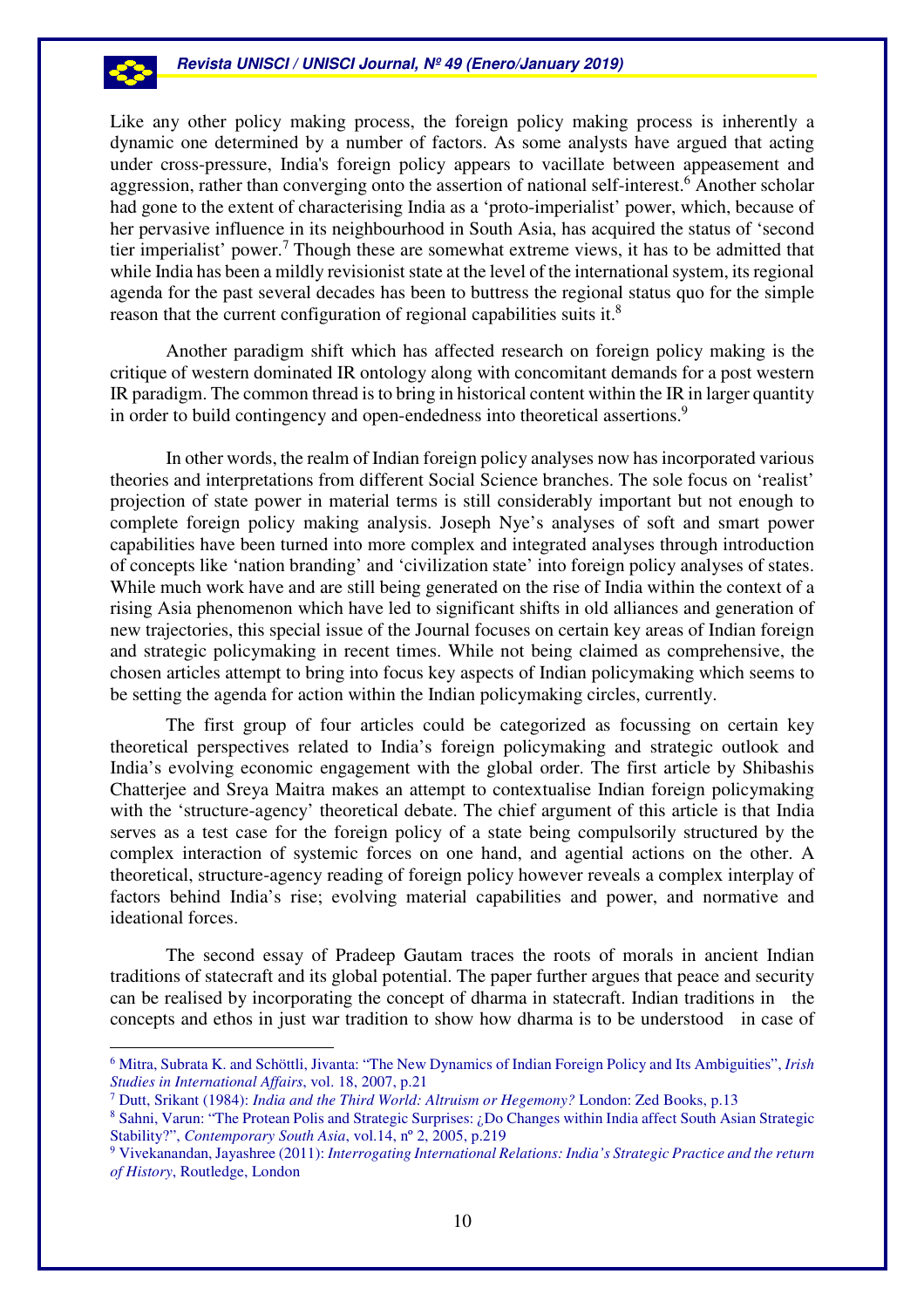political use of force with an emerging polycentric world order, the moral aspect of statecraft as in the concept of dharma from the Indian tradition needs to be given due importance.

The third essay by John Doyle analyzes India's traditional approach to conflict resolution continuing to affect Indian policymaking in the contemporary era. The author argues that while there have been missed opportunities to de-escalate, the positive conflict resolution experiences in other domestic cases were crowded out by a narrative driven by a narrow interpretation of the "Punjab strategy" and an exclusive focus on Pakistan's interventions in Kashmir to the exclusion of treating the views of Kashmiri citizens more seriously. Perhaps this could be interpreted as a 'follow up' to the 'encountered state narrative as discussed earlier.

The fourth and last article in this group by Sanjana Joshi and Samridhi Bimal analyzes how the process of economic liberalization and internationalization initiated since the 1990s has steadily gained traction leading India to move from being a marginal participant to a deeply engaged partner in the global economic order with an active and visible presence and how India's "increasing weight in the global economy" is also dramatically transforming its political and strategic importance in the evolving post-Cold War world order.

The second group of essays interpret the nature of India's bilateral engagements with crucial global and regional players. Stephen F. Burgess focuses on the evolution of India-US relations and India's grand strategy over the past two decades is a result of changing power balances and an affirmation of structural realism. In relation to the US, the author argues, India wants to maintain its strategic autonomy and does not feel compelled to move from a partnership towards an alliance. Only sustained aggression by China, according to Burgess, would perhaps compel India to enter into an alliance with the US and move from the current state of "soft balancing" towards China towards "hard balancing" by forming alliances.

Hari Vasudevan's article introduces the concept of 'proto-regimes' and analyses the evolving relations between India and Russia in recent decades in terms of greater multilateral involvement. 'Proto-regimes', according to the author, have emerged as the post-1991 scenario in international affairs has witnessed activities where regional and trans-regional organizations, focused on cooperation between actors, have taken shape, and seek to impinge on sovereignty of states through common commitments but in a strongly qualified manner. At issue are values initiatives of the Putin presidency that privilege engagements within a sharply delimited cultural range – values that endow Russian policy with a degree of introversion or nationalism. The continuous centering of the Russian economy as much around high tech military, atomic and space industries as the energy sector, in the last quarter century, and the close connection that India has had with these industries has ensured a "hard" core to the relationship.

The next essay in this group is by Jayanta Kumar Ray which focuses upon India's lack of realist approach and naiveté about emerging global politics that helped China in gaining an upper hand over India in achieving regional dominance particularly displayed through the bilateral disputes over the border determination. While the defeat of 1962 is a distant past, it has continued to wield great influence over India's overall approach towards China. This article thus goes for a reappraisal of the Indo-China border issues which have and still continue to influence Indo-China relations. Overall, the author is highly critical of the Indian approach in failing to address perceived Chinese aggressive policies which has resulted in India yielding much of the regional initiatives to China in Asian affairs.

Priya Singh's essay on Indo-Israel relations attempts to comprehend the significantly altered nature of relations between India and Israel. The essay provides a short historical framework before delving into contemporary times, focusing on the "real" character of the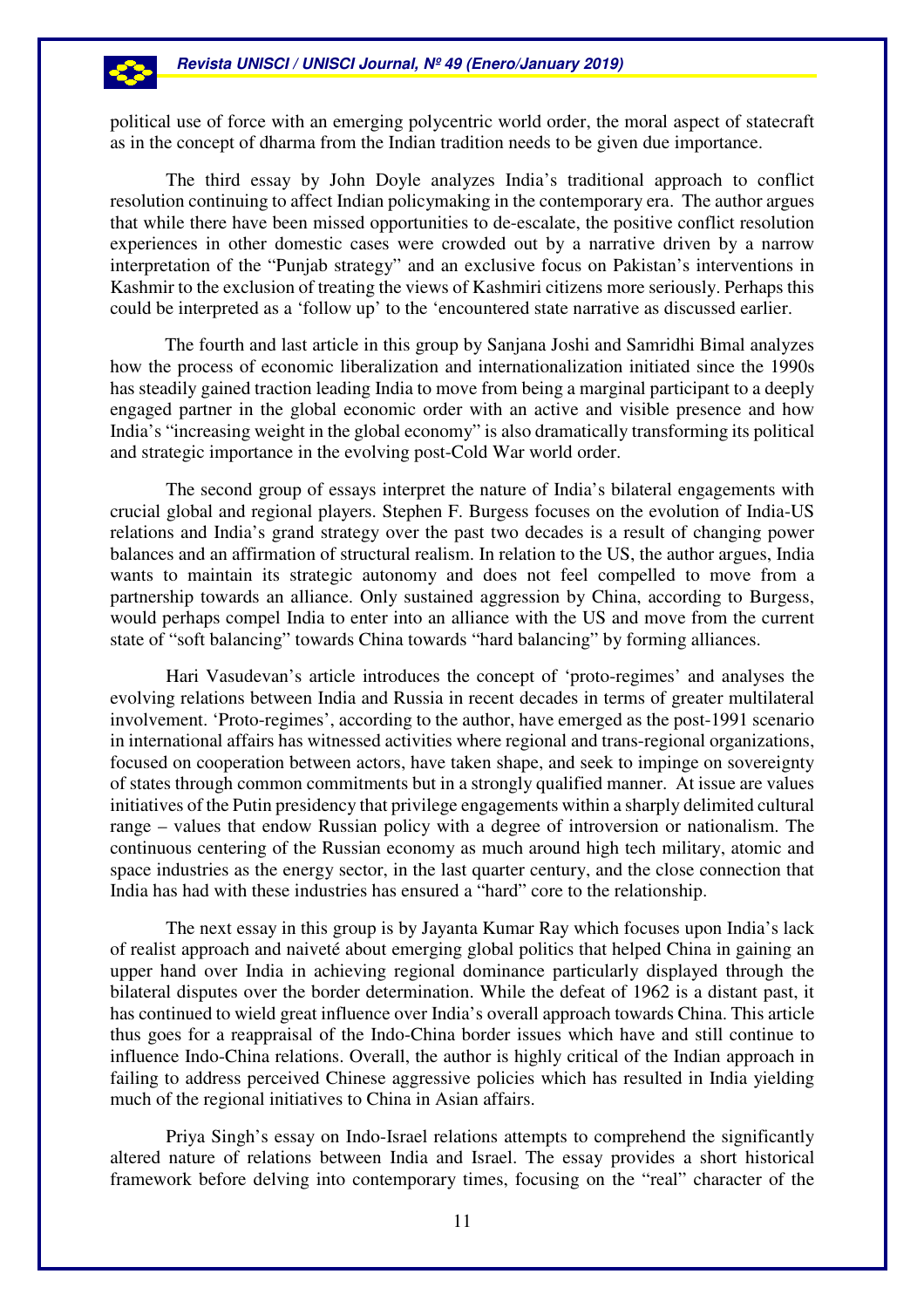-23

rapidly evolving relationship. The objective of the essay is to critically understand the internal dynamics of the Israeli state uncovering the various fault lines that remain despite its having acquired international legitimacy and acceptance and in the process attempt to both comprehend and question India's changed stance.

The next article by Smruti Pattanaik focuses on the key issue of Indo-Pakistan bilateralism as one of the key areas within Indian foreign, as well as security related, policymaking. This article delves into the history of dialoguing to highlight that how the respective national narratives have shaped bilateral ties and have defined the expectation from each other. While there are several other security, political, economic and civil society stakeholders, the dominant factor is that the relationship has been deeply securitised therefore any forward movement in the bilateral relations is seen from the prism of security which makes any attempts to forward the dialogue process, so very difficult.

Nasreen Akhtar's article focussing on India's current involvement in Afghanistan makes an analysis of how India is pursuing 'power politics' in Afghanistan to secure its regional strategic interests through Afghanistan. India's two traditional rivals, Pakistan and China have strengthened their strategic partnership which would undermine India's role and influence in region but India's gigantic investment in Afghanistan has strengthened India's endeavours to protect its 'regional strategic outlook.' Changing strategic focus and partnerships also makes the situation particularly volatile as the US seems to be on a drive towards strategic convergence with India, at least on the issue of stability in Afghanistan and the 're-emerging' Russia trying to stage a regional comeback through linking up with certain Chinese and Pakistani projects.

The next essay by Sreeradha Datta analyses Indo-Bangladesh relations in the context of regional and global changes with particular focus on the upswing in the relationship at present times. While she believes that overall momentum would be sustained, nonetheless, expresses some caution whether it can be said in all certainty that India and Bangladesh will continue to work together irrespective of any change of regime in Dhaka which could further activate the 'grey areas' related to security and migration which might act as dampeners to the overall engagement.

 The final group of three essays focus on India's extended neighbourhood within Asia and India's multilateral and regional engagements beyond South Asia. Anita Sengupta's article focuses on India's engagements with the Central Asian region. Although Central Asia is a significant part of the Belt and Road Plan, India faces connectivity challenges regarding land routes to Afghanistan and Central Asia and is a relatively low-key power even after becoming a formal member of the SCO. The author contends that it is in the backdrop of these complexities, both in terms of the emergence of transcontinental logistic spaces and numerous 'Silk Road' strategies that India would have to negotiate its own logistical space in Central Asia.

Kingshuk Chatterjee's article on India's West Asia policy investigates the reasons behind India's failure to develop a comprehensive regional policy in that region. Due to several factors, nearly three decades after the onset of liberalisation of Indian economy, and much vaunted revamping of Indian foreign policy, towards the crucial region of the Middle East, Indian foreign policy remains parochially bilateral – not only in terms of the actual diplomatic engagements, but also in terms of conceptualisation of the fundamentals that influence foreign policy thinking. Indeed, there are occasional shifts (such as the increasing warmth in relations with Saudi Arabia and Israel), but the narrow line of thinking on India's interests systematically discourages any pro-active engagement with the region – the government led by PM Modi is no different in this regard. Lack of a regional focus severely limits the Indian engagement with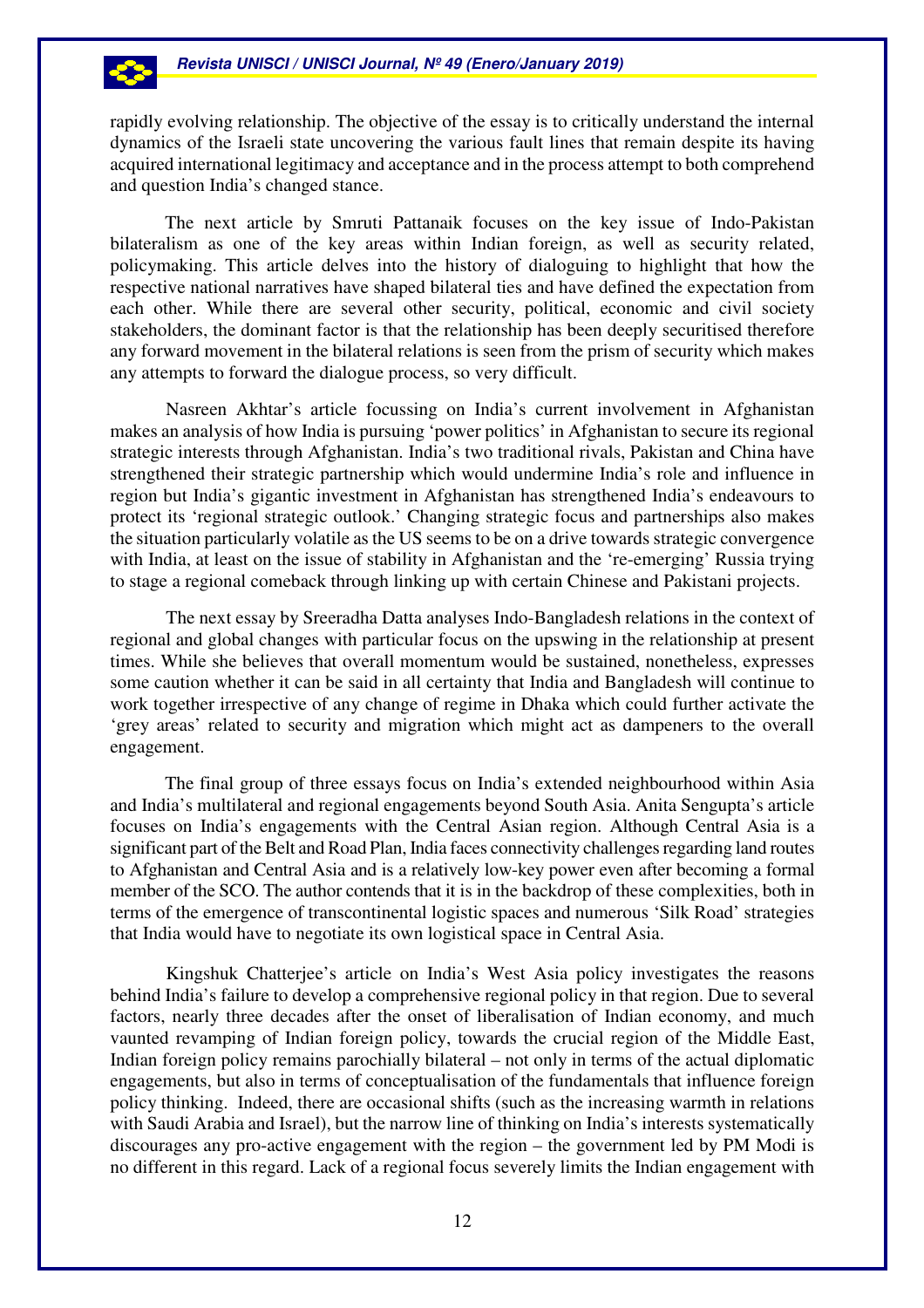the region. The author, in this connection, is also highly critical of the position taken by certain Indian policymakers that the reason for not having a regional policy often cited by Indian diplomats is that, it is very difficult for a regional coherence to be imposed upon a group of countries that do not themselves *behave* like a region. He is of the opinion that that framing policy does not involve in any kind of one-size-fits-all set of measures and developing a overall regional policy is crucial if one were to take the two benchmarks of Indian interests in the region, i.e. energy security and safety of Indian expatriates.

The last and final essay by Subhadeep Bhattacharya analyses another crucial aspect of India's meso regional engagement in Southeast Asia. India's engagement with the region, officially described as India's 'Look East' and subsequently, 'Act East' policies, have entered into a new phase with the US categorization of the region as 'Indo-Pacific.' Both India and ASEAN are main pillars of the Indo-Pacific regional dynamics. The term Indo-Pacific carries different significance for its participants. For USA, the term signifies the extension of Pentagon's strategic focus from the Asia-Pacific to the Indian Ocean region amidst the 'rise of China' in this vast maritime domain. While for both India and ASEAN Indo-Pacific 'geostrategy' is an opportunity to establish their centrality in the geopolitics of the region. Given the convergence and divergence in geo-strategic and economic interests between the US on the one hand and the ASEAN and India, on the other, the shaping of the regional arrangements is likely to be subject to diverse interpretations and pressures in the coming years.